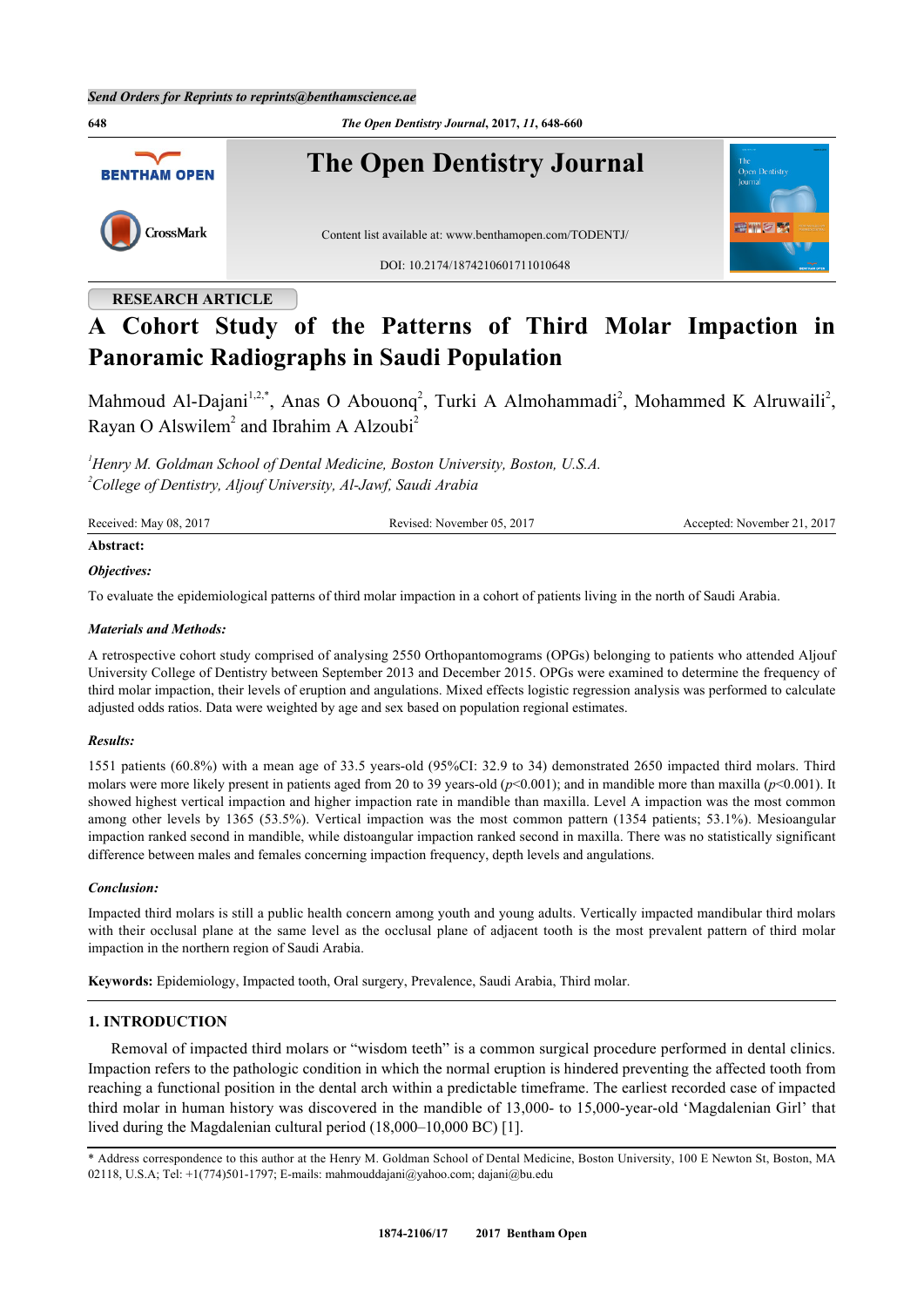Several local and systematic causes can substantially lead to the impaction of third molars. Normal eruption can be distorted or even prevented by the presence of local physical barriers such as an adjacent tooth, dense overlying bone or excessive soft tissue.

Third molar is the most frequently impacted tooth. The reported prevalence of third molar impaction reveals worldwide variability ranging from 30.3% to 68.6% [\[2](#page-11-1) - [9\]](#page-11-2) This variability can be explained by the variances in race and ethnicity, and their effects on epidemiological characteristics of third molar impaction. While few studies examined some patterns of third molar impaction in the western, central and southern regions of Saudi Arabia [[6,](#page-11-3) [7\]](#page-11-4), none of these studies assessed the patterns of third molar impaction in the north of Saudi Arabia. Hence, the main purpose of this study was to evaluate the epidemiological patterns of third molar impaction in a cohort of patients living in the northern region of Saudi Arabia.

# **2. MATERIALS AND METHODS**

## **2.1. Study Design, Participants and Setting**

A retrospective cohort study was conducted. Authors examined Orthopantomograms (OPGs) belonging to patients aged 18 years old or older, who attended the clinics at the College of Dentistry, Aljouf University, between September 2013 and December 2015.

# **2.2. Case Definition**

For a third molar to be considered impacted, it must satisfy two conditions: (1) the roots of third molar are completely formed except for horizontally or transversely impacted molars; and (2) there is no functional occlusion on the third molar occlusal surface. Horizontally or transversely impacted molars, which were unlikely to erupt, were included even if their roots were not completely formed.

#### **2.3. Inclusion and Exclusion Criteria**

The inclusion criteria were: (1) patient of 18 years old or older; and (2) presence of an OPG in patient record. On the other hand, the exclusion criteria were: (1) poor quality OPG; (2) incomplete patient record; (3) presence of any craniofacial anomalies, congenital deformities or syndromes; (4) previous history of orthodontic treatment; and (5) presence of any cyst, tumor, or other pathological condition in the molar area.

#### **2.4. Impaction Depth and Angulation Classifications**

Two main classifications will be applied in classifying impacted third molars in this study: (1) Pell and Gregory Classification; and (2) Winter's classification. According to Pell and Gregory Classification, impacted third molars are classified into three levels based on the depth of impaction relative to the adjacent tooth. These levels are: (1) Level A, where the occlusal plane of impacted third molar is at the same level as the occlusal plane of adjacent tooth; (2) Level B, where the occlusal plane of impacted third molar is between the occlusal plane and the cervical line of adjacent tooth; and (3) Level C, where the occlusal plane of impacted third molar is apical to the cervical line of adjacent tooth. On the other hand, Winter's classification describes the inclination of impacted third molar in relevant to the long axis of second molar. Based on Winter's classification, the angulation of impacted third molar can be defined as: Mesioangular (Ma), Distoangular (Da), Vertical (V), Horizontal (H) or Transverse (T).

#### **2.5. Examiners and Standardisation Session**

The examiners were four fifth-year dental students. To achieve calibration and build examiner consensus, examiners were trained and calibrated in a standardisation session held one week before the start of study. Under the direct supervision of first author, each examiner evaluated independently 100 OPGs for impacted third molars, and rated their levels of eruption as well as their angulations. A random sample of twenty OPGs were re-examined unknowingly by the examiners to assess intra-examiner reliability. Whenever a diagnostic disagreement was encountered, examiners discussed these cases and established consensus about the diagnosis. In determining the level of agreement for intraand inter-examiner reliability, kappa analysis was performed because of the nominal categorical value of variables. In this study, a score of 0.70 or higher was considered clinically acceptable.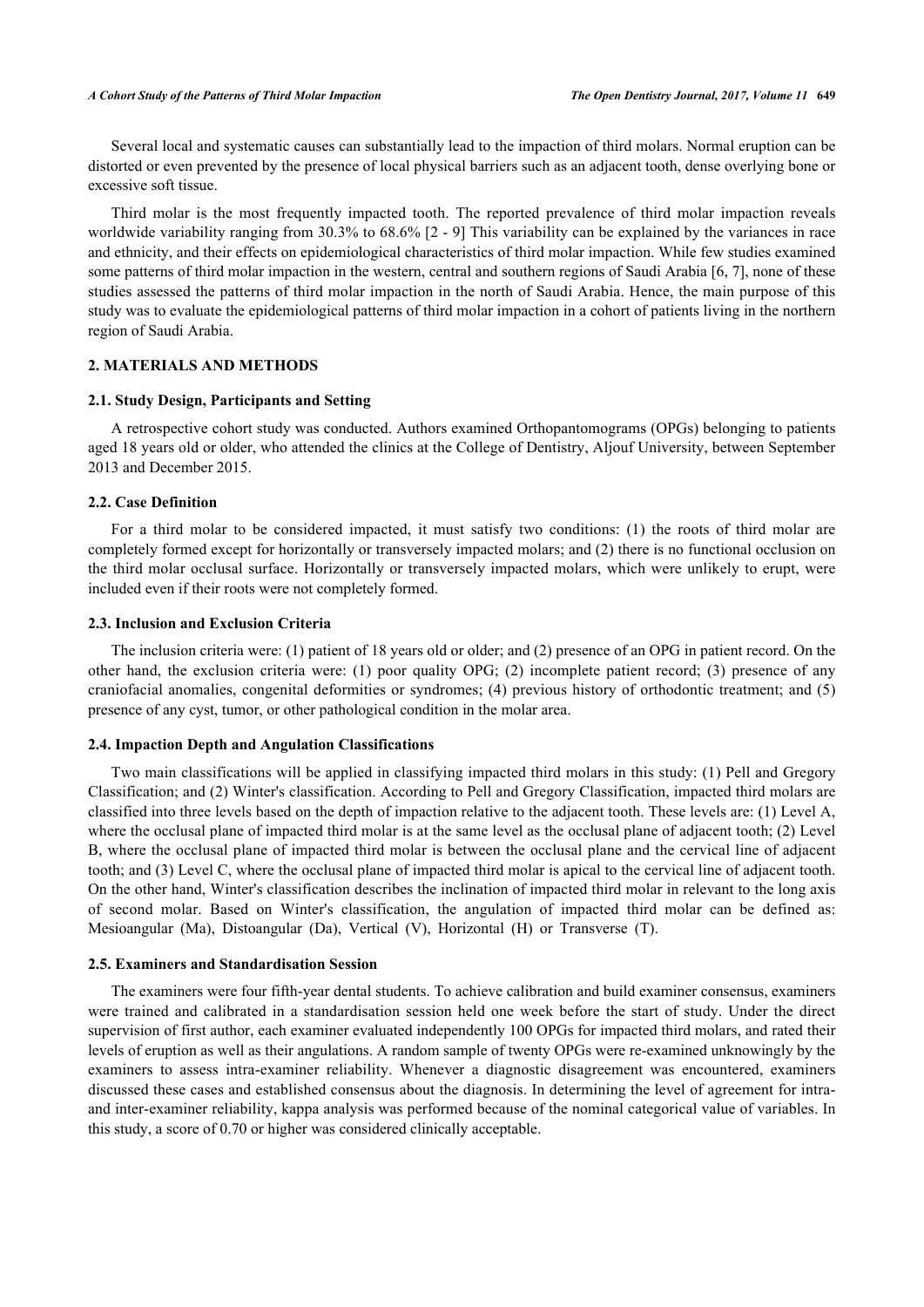# **2.6. OPG Assessment and Data Collection**

The four examiners were placed in separate rooms and blinded to each other's results. The OPGs were distributed between the four examiners in random order. All OPGs were reviewed in a dark room with an x-ray viewer.

OPGs were evaluated to determine: (1) the frequency of third molar impaction; (2) levels of eruption according to Pell and Gregory Classification for the depth of impaction; and (3) angulations according to Winter's classification for the inclination of third molar in relevant to the long axis of second molar.

#### **2.7. Data Analyses**

All data were written using standardised form during the evaluation session. Then, all collected data were entered twice into Epi Data by two assistants in order to eliminate entry errors. All analyses were performed using SPSS package, version 23.0 (*SPSS*, Inc, Chicago, IL).

Data were summarized using univariate descriptive statistics such as frequency, mean, proportion, standard deviation and 95% confidence intervals (95%CIs) as appropriate. Bivariate inferential statistics were used to detect the relationship between third molar level of eruption or angulation on one side and independent variables on the other side. Due to the possible lack of statistical independence, mixed effects logistic regression analysis was performed to understand the relationship between dependent and independent variables (Appendix). This mixed model was used since there was some sort of clustering in the data. Unadjusted Odds Ratios (ORs) and adjusted ORs as well as their statistical significance were calculated.

To achieve population representative outcomes, data were weighted by age and sex based on population regional estimates obtained from the Saudi Central Department for Statistics and Information. The level of significance was set at (0.05).

# **2.8. Ethical Approval**

This study was a retrospective evaluation of radiographs. As per privacy and confidentiality, data were anonymously collected without any identifiers. Ethical approval was obtained from the Research Ethics Board at Aljouf University.

#### **3. RESULTS**

## **3.1. Intra- and Inter-Examiner Reliability**

The overall intra- and inter-examiner reliability showed outstanding reliability (κ>0.80). All κ values had a *p* value < 0.001. Levels of intra-examiner agreement were 0.85. The Kappa scores of inter-examiner agreement among the four examiners ranged from 0.78 to 0.85 for third molar level of eruption, and from 0.77 to 0.84 for angulation.

# **3.2. Sample Characteristics**

Out of 2746 OPGs, 2550 met all the inclusion and exclusion criteria, while 196 patients were excluded at the start of this study. Between September 2013 and December 2015, the study sample included 2550 patients with mean age of 35.8 years-old (95% CI: 35.3 to 36.3). 1651 males (64.8%; mean age 35.9, 95% CI: 34.9 to 36.7) and 899 females (35.2%; mean age 35.8, 95% CI: 35.2 to 36.5) were included. Table **[1](#page-2-0)** illustrates the demographic characteristics of the studied sample.

|            | $\overline{\phantom{a}}$ | No.          | $\frac{0}{0}$ | <b>Mean Age</b><br>(Years) | 95% Confidence<br><b>Interval</b> |
|------------|--------------------------|--------------|---------------|----------------------------|-----------------------------------|
| Total      |                          | 2550         | 100.0         | 35.S8                      | (35.3, 36.3)                      |
| <b>Sex</b> | Male                     | 1651<br>64.8 |               | 35.9                       | (34.9, 36.7)                      |
|            | Female                   | 899          | 35.2          | 35.8                       | (35.2, 36.5)                      |
| Age        | 18-19                    | 154          | 6.1           | 18.6                       | (18.5, 18.6)                      |
|            | $20 - 24$                | 407          | 16.0          | 22.6                       | (22.5, 22.7)                      |
|            | $25-29$                  | 366          | 14.4          | 26.6                       | (26.4, 26.7)                      |
|            | $30 - 34$                | 425          | 16.7          | 31.6                       | (31.5, 31.8)                      |
|            | $35 - 39$                | 356          | 14.0          | 36.2                       | (36.1, 36.4)                      |

#### <span id="page-2-0"></span>**Table 1. Demographic characteristics.**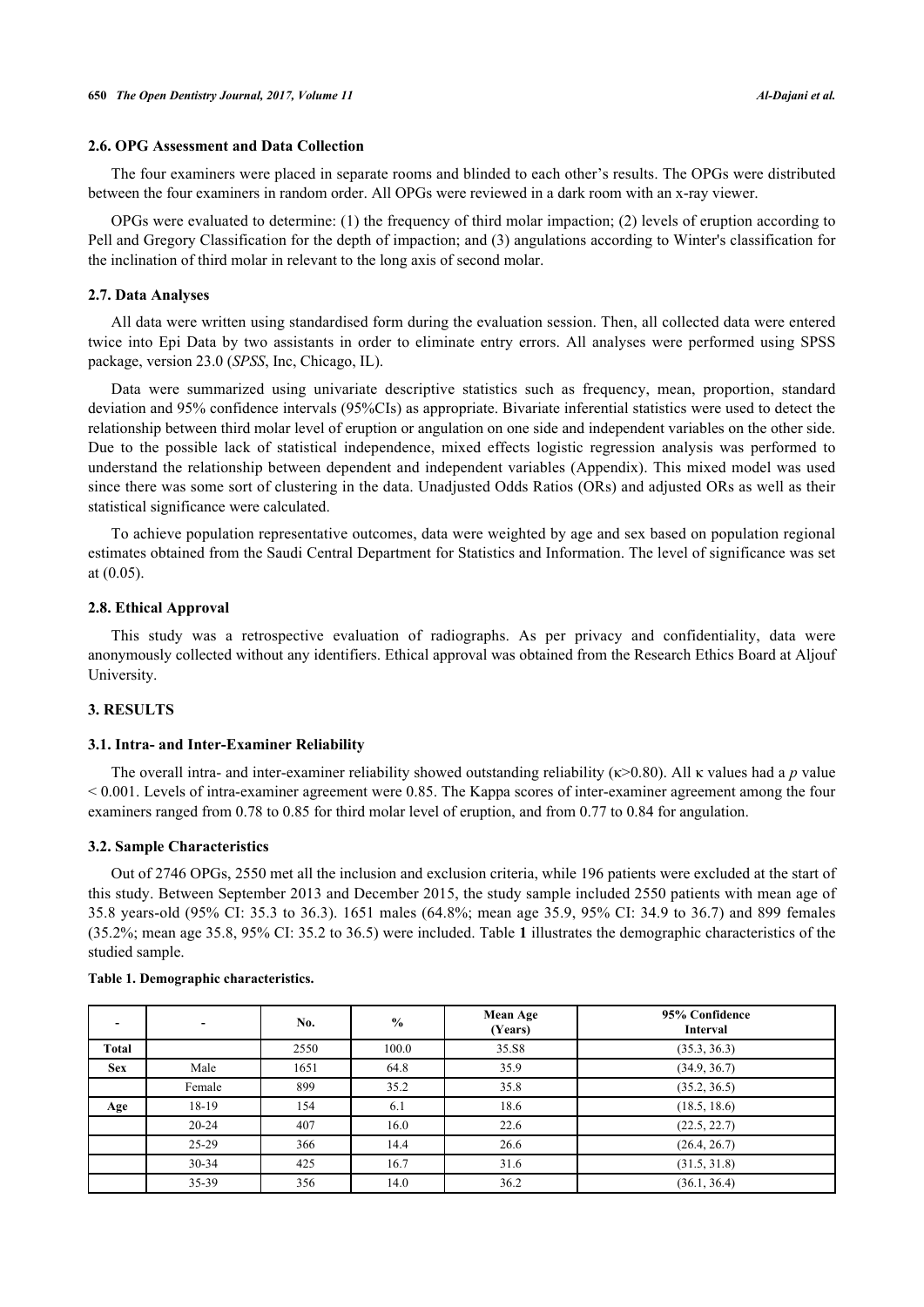| $\overline{\phantom{0}}$ | No. | $\frac{0}{0}$ | <b>Mean Age</b><br>(Years) | 95% Confidence<br><b>Interval</b> |
|--------------------------|-----|---------------|----------------------------|-----------------------------------|
| $40 - 44$                | 231 |               | 41.4                       | (41.2, 41.6)                      |
| 45-49                    | 213 | 8.4           | 45.6                       | (45.4, 45.7)                      |
| 50-54                    | 128 | 5.0           | 53.0                       | (52.8, 53.2)                      |
| $\geq 55$                | 269 | 10.5          | 63.8                       | (63.2, 64.4)                      |

#### **3.3. Third Molar Impaction Experience**

1551 patients (60.8%) with a mean age of 33.5 years-old (95% CI: 32.9 to 34) demonstrated 2650 impacted third molars. Third molars were more likely present in patients aged from 20 to 39 years-old (*p*<0.001, chi-square test; (Fig. **[1](#page-3-0)**)); and in mandible more than maxilla (*p*<0.001, chi-square test; (Fig. **[2](#page-3-1)**)). The difference in third molar impaction frequency between males and females were not statistically significant (*p*=0.508, chi-square test).

<span id="page-3-0"></span>

**Fig. 1.** Error bars for the relationship between the presence of impacted third molar and patient's age (N=2550).

<span id="page-3-1"></span>Table **[2](#page-4-0)** illustrates the association between sex, age or affected jaw and the prevalence of impacted third molars. As per the mixed effects binary logistic regression analysis, individuals aged from 20 to 39 had a significantly two times higher prevalence of impacted third molars than the others did, after adjusting for all covariates. Adjusted ORs for the four age groups 20-24, 25-29, 30-34 and 35-39 were 2.79, 2.32, 2.21 and 2.95, respectively (*p*≤0.001). Impacted third molars revealed a significantly higher prevalence in the mandible rather than the maxilla (adjusted OR=1.38, 95% CI: 1.12 to 1.70, *p*=0.002). However, the differences between males and females were not statistically significant (adjusted OR=1.074, 95% CI: 0.85 to 1.36, *p*=0.544).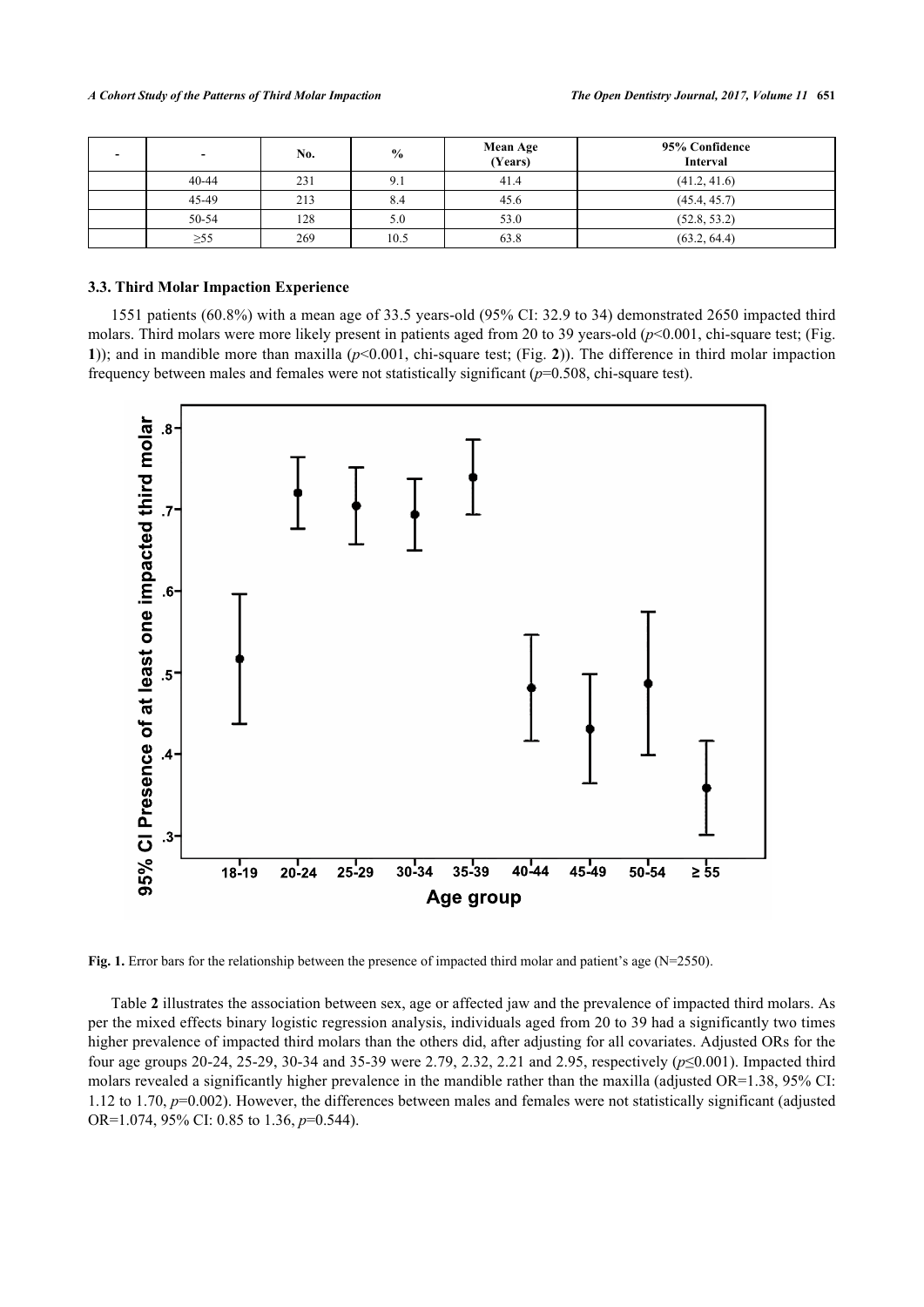

Fig. (2). Error bars for the relationship between the presence of impacted third molar and affected jaw (N=2550).

|            |           |      | With Impacted Third Molar |     | <b>No Impacted Third Molar</b> |                                |                      | $\overline{\phantom{0}}$ |                    |                      |                  |
|------------|-----------|------|---------------------------|-----|--------------------------------|--------------------------------|----------------------|--------------------------|--------------------|----------------------|------------------|
|            |           | N    | $\frac{0}{0}$             | N   | $\frac{0}{0}$                  | <b>Unadjusted OR</b>           | 95% CI               | $\boldsymbol{p}$         | <b>Adjusted OR</b> | 95% CI               | $\boldsymbol{p}$ |
| <b>Sex</b> | Male      | 1012 | 65.2                      | 639 | 64.0                           | 0.95                           | (0.8, 1.12)          | 0.508                    | 1.074              | $(0.85, 1.36)$ 0.544 |                  |
|            | Femalel   | 539  | 34.8                      | 360 | 36.0                           | Reference                      |                      |                          | Reference          |                      |                  |
| Age        | 18-19     | 80   | 5.2                       | 75  | 7.5                            | Reference                      |                      | Reference                |                    |                      |                  |
|            | $20 - 24$ | 293  | 18.9                      | 114 | 11.4                           | 2.41<br>$(1.64, 3.53)$ [0.000] |                      |                          | 2.79               | $(1.63, 4.77)$ 0.000 |                  |
|            | $25-29$   | 258  | 16.6                      | 108 | 10.8                           | 2.23                           | $(1.51, 3.29)$ 0.000 |                          | 2.32               | (1.41, 3.79)   0.001 |                  |
|            | $30 - 34$ | 295  | 19.0                      | 130 | 13.0                           | 2.12                           | $(1.45, 3.09)$ 0.000 |                          | 2.21               | $(1.38, 3.55)$ 0.001 |                  |
|            | 35-39     | 263  | 17.0                      | 93  | 9.3                            | 2.65                           | $(1.79, 3.94)$ 0.000 |                          | 2.95               | $(1.78, 4.87)$ 0.000 |                  |
|            | 40-44     | 111  | 7.2                       | 120 | 12.0                           | 0.87                           | $(0.58, 1.3)$ 0.493  |                          | 0.87               | $(0.51, 1.49)$ 0.608 |                  |
|            | 45-49     | 92   | 5.9                       | 121 | 12.1                           | 0.71                           | $(0.47, 1.07)$ 0.104 |                          | 0.66               | $(0.37, 1.18)$ 0.158 |                  |
|            | 50-54     | 62   | 4.0                       | 66  | 6.6                            | 0.89                           | $(0.55, 1.42)$ 0.614 |                          | 0.86               | $(0.49, 1.52)$ 0.607 |                  |
|            | $\geq 55$ | 96   | 6.2                       | 172 | 17.2                           | 0.52                           | $(0.35, 0.78)$ 0.002 |                          | 0.49               | $(0.29, 0.82)$ 0.007 |                  |
|            | Jaw Lower | 825  | 53.2                      | 455 | 45.5                           | 1.36                           | $(1.16, 1.59)$ 0.000 |                          | 1.38               | $(1.12, 1.70)$ 0.002 |                  |
|            | Upper     | 726  | 46.8                      | 544 | 54.5                           | reference                      |                      |                          | reference          |                      |                  |

<span id="page-4-0"></span>**Table 2. Bivariate and mixed effects binary logistic regression analyses for patients with and without impacted third molars (N=2550).**

OR, odds ratio; CI, confidence interval

Mixed effects regression was used to model the binary outcome variable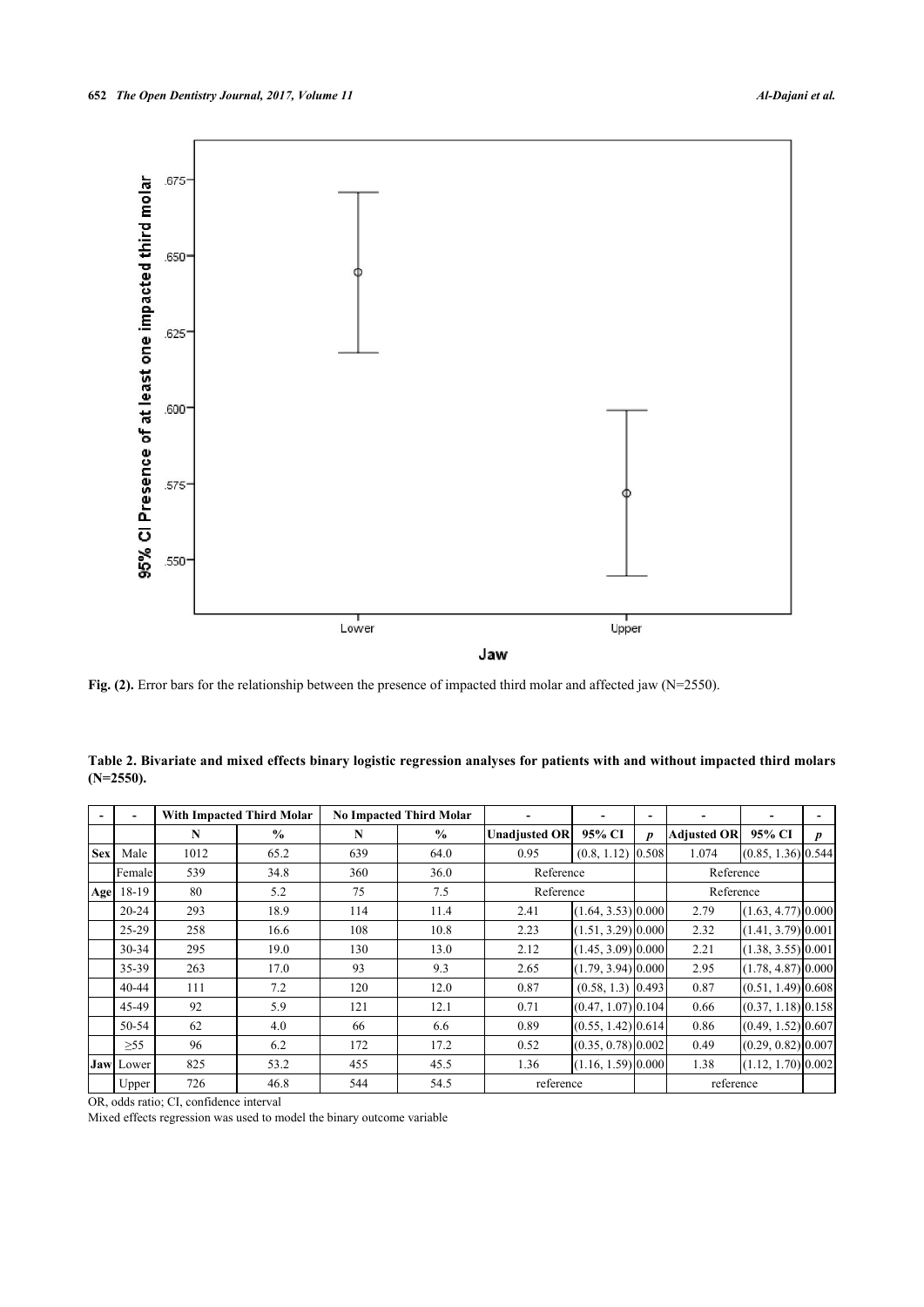# **3.4. Depth of Third Molar**

Table **[3](#page-5-0)** reveals the distribution of patients who has at least one impacted third molar based on impaction depth according to sex, age and affected jaw. Level A impaction was the most common among other levels by 1365 (53.5%) in both mandible and maxilla, while levels C and B were less common. Level A was more prevalent in patients aged from 20 to 39 years-old ( $p<0.001$ ), as level B and C were more common in those aged from 20 to 29 years-old  $(p<0.001)$ . All levels A, B and C were significantly more prevalent in mandible than maxilla  $(p<0.05)$ .

<span id="page-5-0"></span>

| Table 3. Distribution of patients based on the depth of impaction (Pell and Gregory Classification) according to sex, age and |  |  |
|-------------------------------------------------------------------------------------------------------------------------------|--|--|
| affected jaw $(N=2550)$ .                                                                                                     |  |  |

| $\overline{a}$ |           |             | <b>Level A</b> |                  |              | <b>Level B</b> |                  |              | Level C       |         |
|----------------|-----------|-------------|----------------|------------------|--------------|----------------|------------------|--------------|---------------|---------|
|                |           | $\mathbf N$ | $\frac{0}{0}$  | $\boldsymbol{p}$ | N            | $\frac{0}{0}$  | $\boldsymbol{p}$ | N            | $\frac{0}{0}$ | p       |
| Total (N=2550) |           | 1365        | 53.5%          |                  | 182          | 7.1%           |                  | 177          | $6.9\%$       |         |
| <b>Sex</b>     | Male      | 889         | 65.1%          |                  | 122          | 67.0%          |                  | 106          | 59.9%         | 0.161   |
|                | Female    | 476         | 34.9%          | 0.675            | 60           | 33.0%          | 0.507            | 71           | 40.1%         |         |
| Age<br>group   | 18-19     | 66          | 4.8%           | < 0.001          | $\mathbf{0}$ | $0.0\%$        | < 0.001          | 23           | 13.0%         | < 0.001 |
|                | $20 - 24$ | 230         | 16.9%          |                  | 70           | 38.5%          |                  | 64           | 36.2%         |         |
|                | $25-29$   | 220         | 16.1%          |                  | 36           | 19.8%          |                  | 46           | 26.0%         |         |
|                | $30 - 34$ | 288         | 21.1%          |                  | 18           | $9.9\%$        |                  | 18           | $10.2\%$      |         |
|                | $35 - 39$ | 246         | 18.0%          |                  | 19           | 10.4%          |                  | 8            | 4.5%          |         |
|                | $40 - 44$ | 87          | 6.4%           |                  | 13           | 7.1%           |                  | 12           | $6.8\%$       |         |
|                | 45-49     | 85          | 6.2%           |                  | 9            | 4.9%           |                  | $\mathbf{0}$ | $0.0\%$       |         |
|                | 50-54     | 53          | 3.9%           |                  | 10           | 5.5%           |                  | 6            | 3.4%          |         |
|                | $\geq 55$ | 89          | 6.5%           |                  | 7            | 3.8%           |                  | $\mathbf{0}$ | $0.0\%$       |         |
| Jaw            | Lower     | 714         | 52.3%          | 0.019            | 115          | 63.2%          | < 0.001          | 108          | 61.0%         | 0.003   |
|                | Upper     | 650         | 47.7%          |                  | 67           | 36.8%          |                  | 69           | 39.0%         |         |

Out of 2650 impacted third molars, proportions of molars exhibiting level A, level B or level C were 83.3%, 7.5% and 9.2%; respectively. Level A was the most common pattern of impaction in both mandible and maxilla, while levels B and C were less observed (Fig. **[3](#page-5-1)**).

<span id="page-5-1"></span>

**Fig. (3).** Distribution of impacted third molars based on the depth of impaction (Pell and Gregory Classification) and affected jaw (N=2650).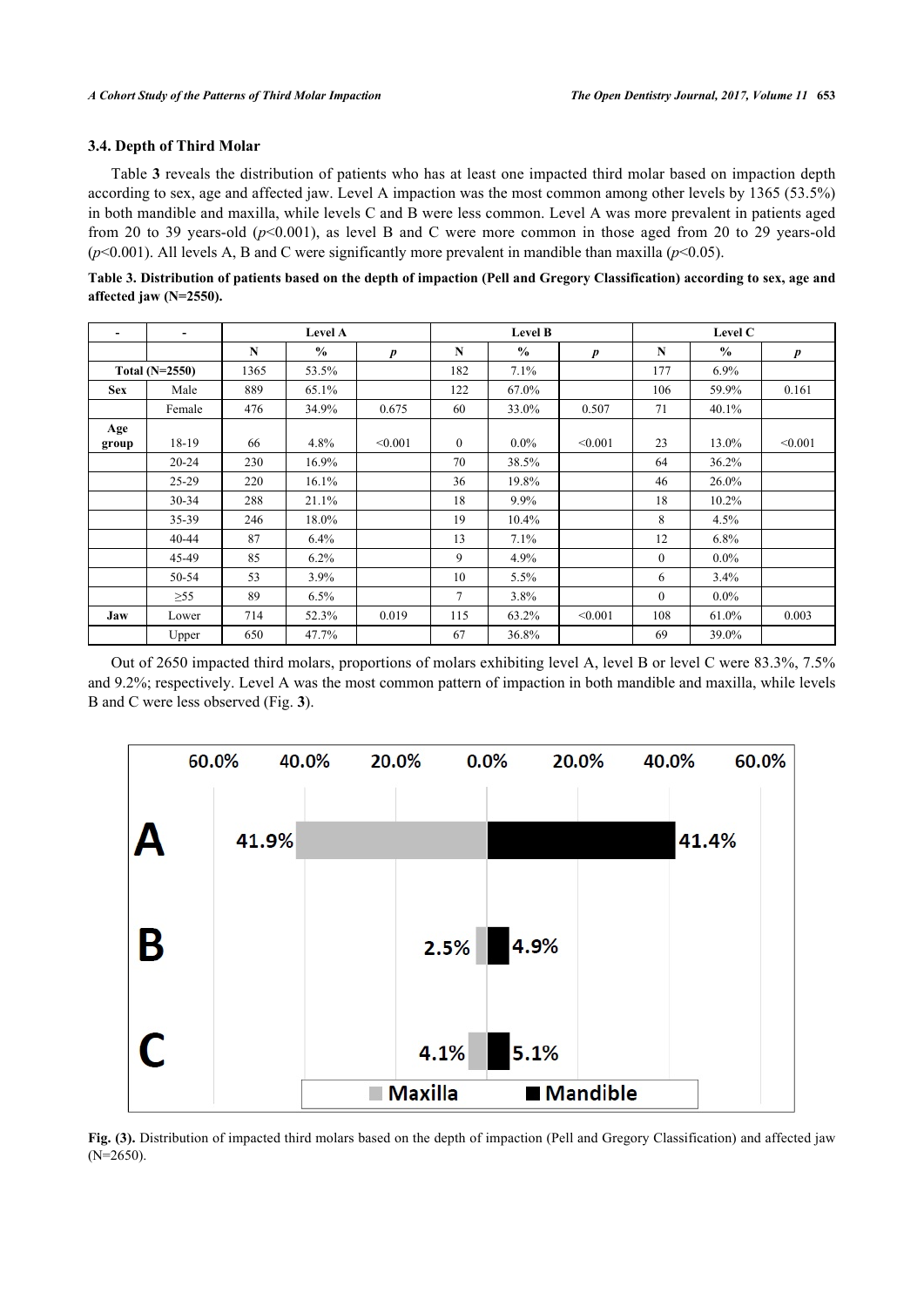#### **654** *The Open Dentistry Journal, 2017, Volume 11 Al-Dajani et al.*

<span id="page-6-0"></span>Fig. (**[4](#page-6-0)**) demonstrates 95% confidence interval error bars for the relationship between the depth of impaction levels A, B and C, and patient's age. The highest prevalence of level A pattern was among patients aged from 20 to 39 yearsold, while the lowest prevalence was among those aged 40 years-old and over (*p*<0.001, chi-square test). Level B pattern was most common among patients aged from 20 to 24 years-old ( $p$ <0.001, chi-square test). Level C has significantly highest prevalence among patients aged from 18 to 29 years-old (*p*<0.001, chi-square test).



**Fig. (4).** Error bars for the relationship between the depth of impaction levels A, B and C, and patient's age (N=2550).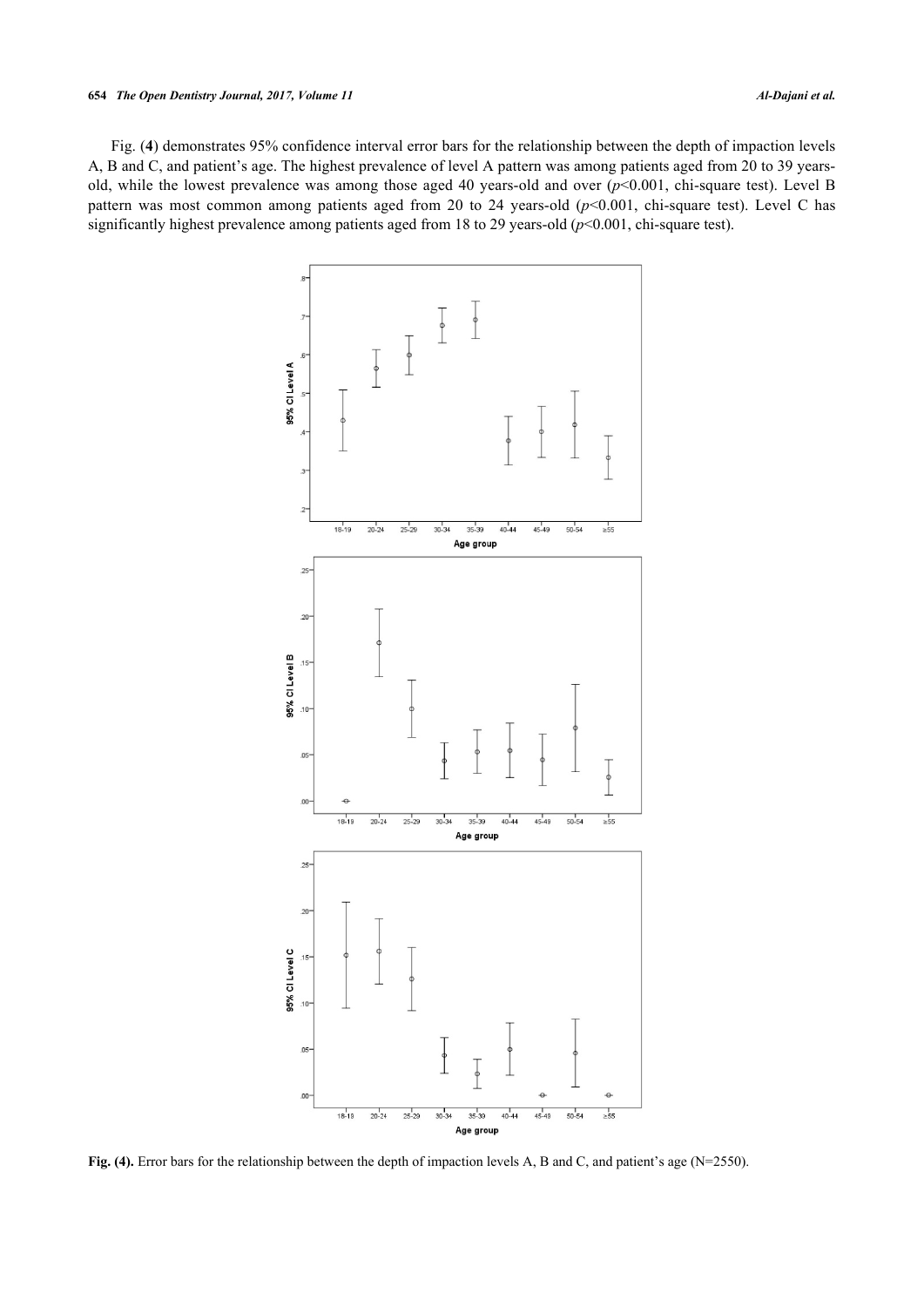Table **[4](#page-7-0)** shows the results of mixed effects logistic regression for patients based on the impaction depth of impacted third molar. Level A impaction was significantly most prevalent among youth and young adults aged from 20 to 39  $(p<0.005)$ . The three levels of impaction were more encountered in the mandible  $(p<0.05)$ . There was no statistically significant difference between males and females concerning impaction depth levels.

|              | -                  | A                    | $\overline{\phantom{0}}$                          | $\overline{\phantom{a}}$ | B         | $\blacksquare$ | $\overline{\phantom{a}}$ | C         | $\overline{\phantom{a}}$ | $\overline{\phantom{0}}$ |
|--------------|--------------------|----------------------|---------------------------------------------------|--------------------------|-----------|----------------|--------------------------|-----------|--------------------------|--------------------------|
|              |                    | OR                   | 95% CI                                            | $\boldsymbol{p}$         | <b>OR</b> | 95% CI         | p                        | <b>OR</b> | 95% CI                   | p                        |
| <b>Sex</b>   | Male               | (0.83, 1.3)<br>1.04  |                                                   | 0.761                    | 1.24      | (0.85, 1.82)   | 0.268                    | 0.96      | (0.66, 1.38)             | 0.817                    |
|              | Female             |                      | Reference                                         |                          | Reference |                |                          |           | Reference                |                          |
| Age<br>Group | 18-19              |                      | Reference                                         |                          | Reference |                |                          |           | Reference                |                          |
|              | $20 - 24$          | (1.10, 3.14)<br>1.86 |                                                   | 0.020                    | 8.66      | (2.81, 26.65)  | 0.000                    | 1.29      | (0.69, 2.40)             | 0.425                    |
|              | $25-29$            | 2.08                 | (1.28, 3.38)                                      | 0.003                    | 3.80      | (1.26, 11.47)  | 0.018                    | 0.80      | (0.45, 1.43)             | 0.452                    |
|              | $30 - 34$          | 2.95<br>(1.84, 4.74) |                                                   | 0.000                    | 1.96      | (0.64, 6.01)   | 0.239                    | 0.32      | (0.17, 0.61)             | 0.000                    |
|              | 35-39              | 3.28                 | (2.00, 5.39)                                      | 0.000                    | 2.30      | (0.75, 7.07)   | 0.146                    | 0.25      | (0.13, 0.50)             | 0.000                    |
|              | $40 - 44$          | 0.81                 | (0.47, 1.39)                                      | 0.448                    | 2.28      | (0.69, 7.61)   | 0.179                    | 0.35      | (0.16, 0.77)             | 0.009                    |
|              | 45-49              | 0.83                 | (0.46, 1.49)                                      | 0.532                    | 2.01      | (0.60, 6.70)   | 0.257                    | 0.16      | (0.06, 0.42)             | 0.000                    |
|              | 50-54              | 0.88                 | (0.50, 1.55)                                      | 0.646                    | 2.82      | (0.83, 9.50)   | 0.095                    | 0.41      | (0.18, 0.92)             | 0.032                    |
|              | $\geq 55$          | 0.62                 | (0.37, 1.05)                                      | 0.076                    | 1.57      | (0.48, 5.12)   | 0.457                    | 0.16      | (0.07, 0.38)             | 0.000                    |
| Jaw          | Lower              | 1.27                 | (1.04, 1.56)                                      | 0.020                    | 1.54      | (1.13, 2.09)   | 0.006                    | 1.36      | (1.01, 1.85)             | 0.045                    |
|              | Reference<br>Upper |                      |                                                   | Reference                |           |                | Reference                |           |                          |                          |
|              |                    |                      | OR, adjusted odds ratio; CI, confidence interval. |                          |           |                |                          |           |                          |                          |

<span id="page-7-0"></span>**Table 4. Mixed effects logistic regression results for patients based on the third molar depth of impaction (N=2550).**

Mixed effects regression was run separately for each dependent variable.

# **3.5. Angulation of Third Molar**

Table**5** discloses the distribution of patients who has at least one impacted third molar based on third molar inclination (Winter's classification) according to sex, age and affected jaw. Overall, V impaction was the most common pattern (1354 patients; 53.1%), while T impaction was the least common (6 patients; 0.2%).

<span id="page-7-1"></span>**Table 5. Distribution of patients based on the inclination of third molar to the long axis of second molar (Winter's classification) according to sex, age and affected jaw (N=2550).**

|                  | -         |             | Ma            |                  |              | Da            |         |      | V             |         |          | H             |                  | т        |               |         |
|------------------|-----------|-------------|---------------|------------------|--------------|---------------|---------|------|---------------|---------|----------|---------------|------------------|----------|---------------|---------|
|                  |           | $\mathbf N$ | $\frac{0}{0}$ | $\boldsymbol{p}$ | N            | $\frac{0}{0}$ | p       | N    | $\frac{0}{0}$ | p       | N        | $\frac{0}{0}$ | $\boldsymbol{p}$ | N        | $\frac{6}{6}$ | p       |
| Total $(N=2550)$ |           | 149         | 5.8%          |                  | 94           | 3.7%          |         | 1354 | 53.1%         |         | 72       | 2.8%          |                  | 6        | 0.2%          |         |
| <b>Sex</b>       | Male      | 106         | 71.1%         |                  | 60           | 63.8%         |         | 906  | 66.9%         |         | 45       | 62.5%         |                  | $\Omega$ | $0.0\%$       | 0.001   |
|                  | Female    | 43          | 28.9%         | 0.088            | 34           | 36.2%         | 0.850   | 448  | 33.1%         | 0.015   | 27       | 37.5%         | 0.684            | 6        | 100.0%        |         |
| Age<br>group     | 18-19     | 15          | 10.1%         | < 0.001          | $\theta$     | $0.0\%$       | < 0.001 | 59   | 4.4%          | < 0.001 |          | $0.0\%$       | < 0.001          | $\Omega$ | $0.0\%$       | < 0.001 |
|                  | $20 - 24$ | 39          | 26.2%         |                  | 23           | 24.5%         |         | 229  | 16.9%         |         | 16       | 22.2%         |                  | $\Omega$ | $0.0\%$       |         |
|                  | $25 - 29$ | 13          | 8.7%          |                  | 29           | 30.9%         |         | 235  | 17.4%         |         | 21       | 29.2%         |                  | $\Omega$ | $0.0\%$       |         |
|                  | $30 - 34$ | 16          | 10.7%         |                  | 4            | 4.3%          |         | 267  | 19.7%         |         | 11       | 15.3%         |                  | $\theta$ | $0.0\%$       |         |
|                  | 35-39     | 37          | 24.8%         |                  | 14           | 14.9%         |         | 250  | 18.5%         |         | 17       | 23.6%         |                  | $\theta$ | $0.0\%$       |         |
|                  | 40-44     | 9           | $6.0\%$       |                  | $\mathbf{0}$ | $0.0\%$       |         | 105  | 7.8%          |         | 3        | 4.2%          |                  | $\theta$ | $0.0\%$       |         |
|                  | 45-49     | $\Omega$    | $0.0\%$       |                  | $\Omega$     | $0.0\%$       |         | 99   | 7.3%          |         | $\Omega$ | $0.0\%$       |                  | $\theta$ | $0.0\%$       |         |
|                  | 50-54     | 9           | 6.0%          |                  | $\Omega$     | $0.0\%$       |         | 41   | 3.0%          |         | $\theta$ | $0.0\%$       |                  | 6        | 100.0%        |         |
|                  | $\geq 55$ | 11          | 7.4%          |                  | 24           | 25.5%         |         | 69   | 5.1%          |         | 4        | 5.6%          |                  | $\theta$ | $0.0\%$       |         |
| Jaw              | Lower     | 144         | 96.6%         | < 0.001          | 25           | 26.6%         | < 0.001 | 665  | 49.2%         | 0.270   | 71       | 100.0%        | < 0.001          | $\Omega$ | $0.0\%$       | 0.014   |
|                  | Upper     | 5           | 3.4%          |                  | 69           | 73.4%         |         | 688  | 50.8%         |         | $\theta$ | $0.0\%$       |                  | 6        | 100.0%        |         |

<span id="page-7-2"></span>Out of 2650 impacted third molars, proportions of molars exhibiting the Ma, Da, V, H or T impaction were 7.3%, 3.7%, 85.9%, 2.9% and 0.2%; respectively. V impaction was the most common pattern of impaction in both mandible (40.7%) and maxilla (45.2%), while T angulation was the least observed in both jaws. In the impacted lower third molars, Ma and Da angulations came second and third (7.1% and 1%; respectively). In upper third molars, Da angulation came second (2.8%) (Fig. **[5](#page-7-2)**).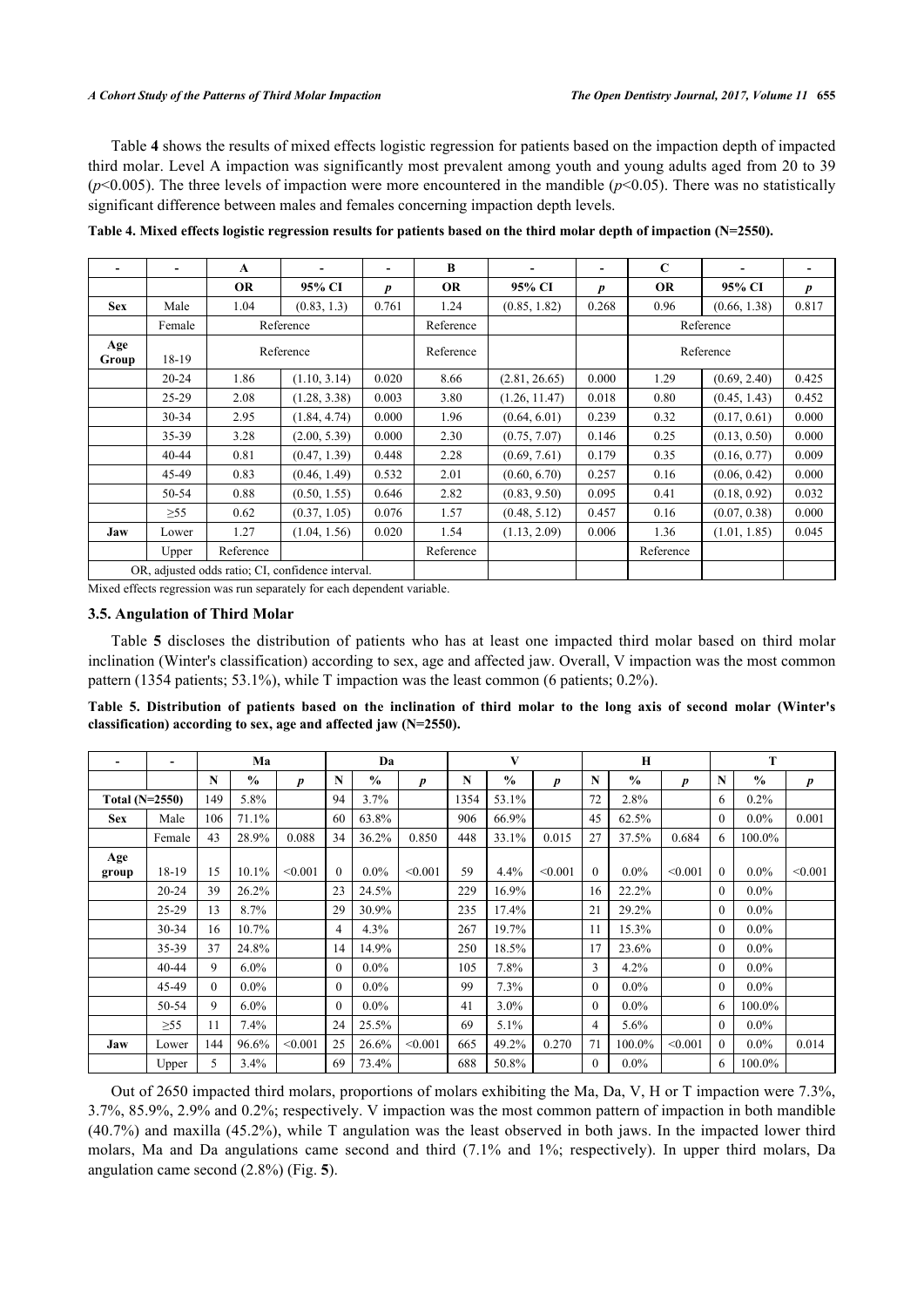

Fig. (5). Distribution of impacted third molars based on their angulations (Winter's classification) and affected jaw (N=2650).

Fig. (**[6](#page-8-0)**) demonstrates 95% confidence interval error bars for the relationship between the third molar angulation, and patient's age. The highest prevalence of Ma impaction was among youth (*p*<0.05, chi-square test). V impaction was most common among patients aged from 20 to 39 years-old ( $p$ <0.05, chi-square test).

Table **[6](#page-8-1)** shows the results of mixed effects logistic regression for patients based on the inclination of impacted third molar. T impaction did not appear in the table since all its adjusted ORs were not statistically significant. V impaction was significantly most prevalent among youth and young adults (aged 20 to 39 years-old), while least prevalent among those aged 55 years-old and over. Ma impaction was four times more prevalent in mandible (adjusted OR=3.88, 95% CI: 2.68 to 5.61,  $p$ <0.001). H impaction was two times more prevalent in mandible (adjusted OR=2.38, 95% CI: 1.59 to 3.57, *p*<0.001), whereas Da impaction was more prevalent in the maxilla. There was no statistically significant difference between males and females in all inclination patterns.

|              | $\overline{\phantom{0}}$ | Ma        | $\overline{\phantom{0}}$ | $\qquad \qquad \blacksquare$ | Da           | $\blacksquare$ | -                | V            | -            | $\overline{\phantom{0}}$ | H            | $\blacksquare$ | -                |  |
|--------------|--------------------------|-----------|--------------------------|------------------------------|--------------|----------------|------------------|--------------|--------------|--------------------------|--------------|----------------|------------------|--|
|              |                          | <b>OR</b> | 95% CI                   | $\boldsymbol{p}$             | <b>OR</b>    | 95% CI         | $\boldsymbol{p}$ | <b>OR</b>    | 95% CI       | $\boldsymbol{p}$         | <b>OR</b>    | 95% CI         | $\boldsymbol{p}$ |  |
| <b>Sex</b>   | Male                     | 1.34      | (0.91, 1.97)             | 0.134                        | 1.05         | (0.70, 1.59)   | 0.807            | 1.31         | (1.05, 1.65) | 0.019                    | 0.99         | (0.64, 1.52)   | 0.952            |  |
|              | Female                   |           | Reference                |                              |              | Reference      |                  |              | Reference    |                          |              | Reference      |                  |  |
| Age<br>Group | 18-19                    |           | Reference                |                              | Reference    |                |                  | Reference    |              |                          |              | Reference      |                  |  |
|              | $20 - 24$                | 1.21      | (0.56, 2.62)             | 0.629                        | 2.77         | (0.86, 8.98)   | 0.089            | 2.71         | (1.60, 4.59) | 0.000                    | 2.08         | (0.64, 6.78)   | 0.223            |  |
|              | $25-29$                  | 0.51      | (0.24, 1.10)             | 0.086                        | 3.07         | (1.01, 9.37)   | 0.049            | 2.85         | (1.75, 4.66) | 0.000                    | 2.41         | (0.79, 7.34)   | 0.122            |  |
|              | $30 - 34$                | 0.52      | (0.25, 1.08)<br>0.079    | 1.16                         | (0.36, 3.72) | 0.801          | 2.69             | (1.68, 4.31) | 0.000        | 1.53                     | (0.50, 4.71) | 0.455          |                  |  |
|              | 35-39                    | 1.26      | (0.64, 2.48)             | 0.505                        | 1.92         | (0.62, 6.00)   | 0.260            | 4.00         | (2.42, 6.60) | 0.000                    | 2.13         | (0.70, 6.48)   | 0.184            |  |
|              | $40 - 44$                | 0.53      | (0.22, 1.28)             | 0.160                        | 1.00         | (0.26, 3.89)   | 0.997            | 1.29         | (0.75, 2.21) | 0.359                    | 1.21         | (0.33, 4.41)   | 0.773            |  |
|              | 45-49                    | 0.30      | (0.11, 0.80)             | 0.016                        | 1.00         | (0.27, 3.79)   | 0.998            | 1.28         | (0.71, 2.29) | 0.407                    | 1.00         | (0.27, 3.70)   | 1.000            |  |
|              | 50-54                    | 0.76      | (0.32, 1.81)             | 0.535                        | 1.01         | (0.24, 4.21)   | 0.993            | 0.66         | (0.37, 1.19) | 0.164                    | 1.00         | (0.24, 4.08)   | 0.999            |  |
|              | $\geq 55$                | 0.56      | (0.26, 1.22)             | 0.145                        | 3.39         | (1.11, 10.39)  | 0.033            | 0.49         | (0.29, 0.83) | 0.008                    | 1.26         | (0.38, 4.16)   | 0.704            |  |
| Jaw          | Lower                    | 3.88      | (2.68, 5.61)             | 0.000                        | 0.66         | (0.46, 0.94)   | 0.023            | 0.90         | (0.74, 1.10) | 0.306                    | 2.38         | (1.59, 3.57)   | 0.000            |  |
|              | Upper                    |           | Reference                |                              |              | Reference      |                  |              | Reference    |                          |              | Reference      |                  |  |

<span id="page-8-1"></span>**Table 6. Mixed effects logistic regression results for patients based on the third molar inclination (N=2550).**

OR, adjusted odds ratio; CI, confidence interval.

<span id="page-8-0"></span>Mixed effects regression was run separately for each dependent variable.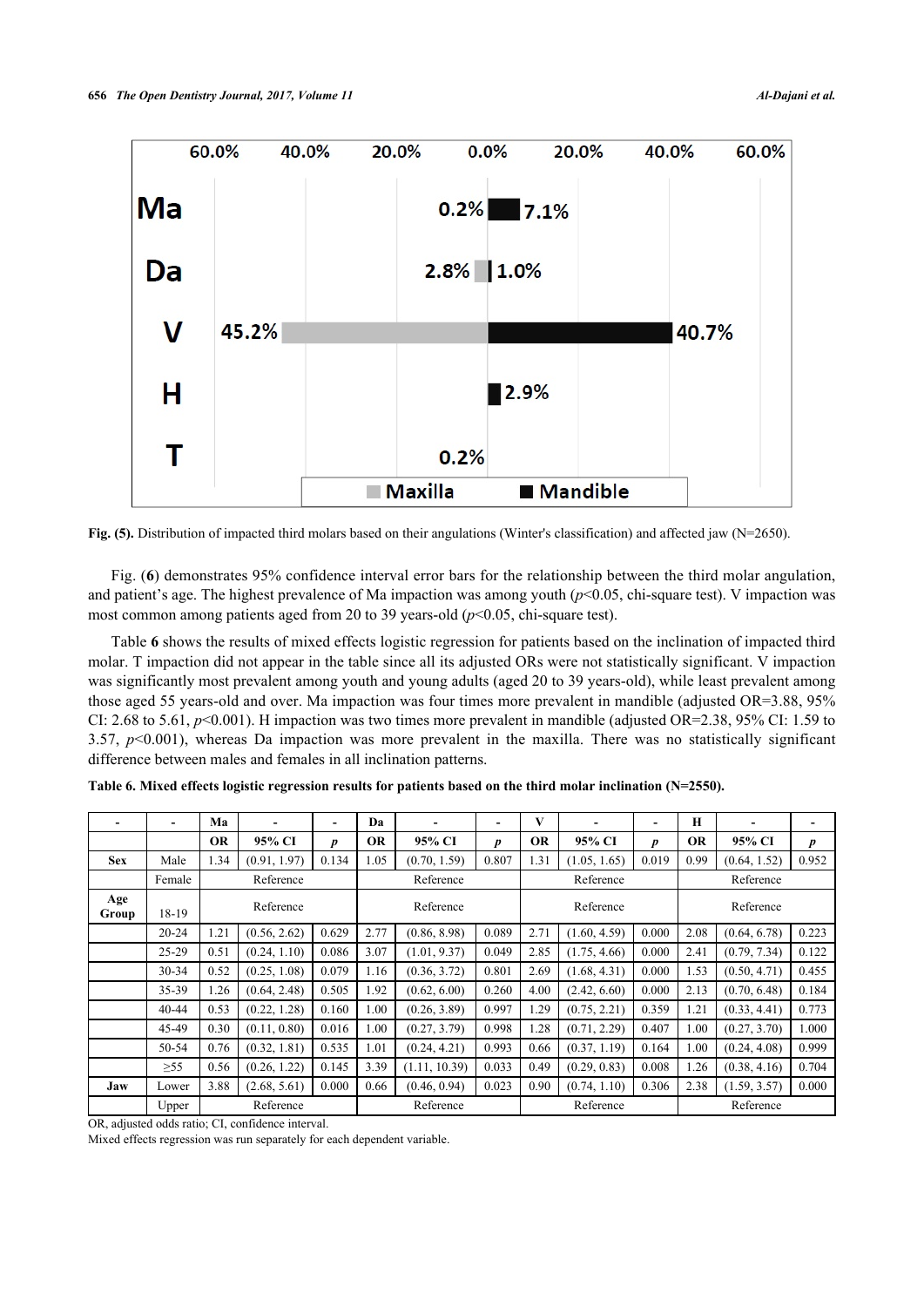

Fig. (6). Error bars for the relationship between the third molar angulation and patient's age (N=2550).

# **4. DISCUSSION**

The aim of this study was to evaluate the epidemiological patterns of third molar impaction in a cohort of patients living in the northern region of Saudi Arabia (N=2550). This study gave population-based estimates about the prevalence of impacted third molars in the studied population, and most importantly revealed the distribution of impacted molars by their impaction depth and angulation according to age, sex and affected jaw (maxilla or mandible).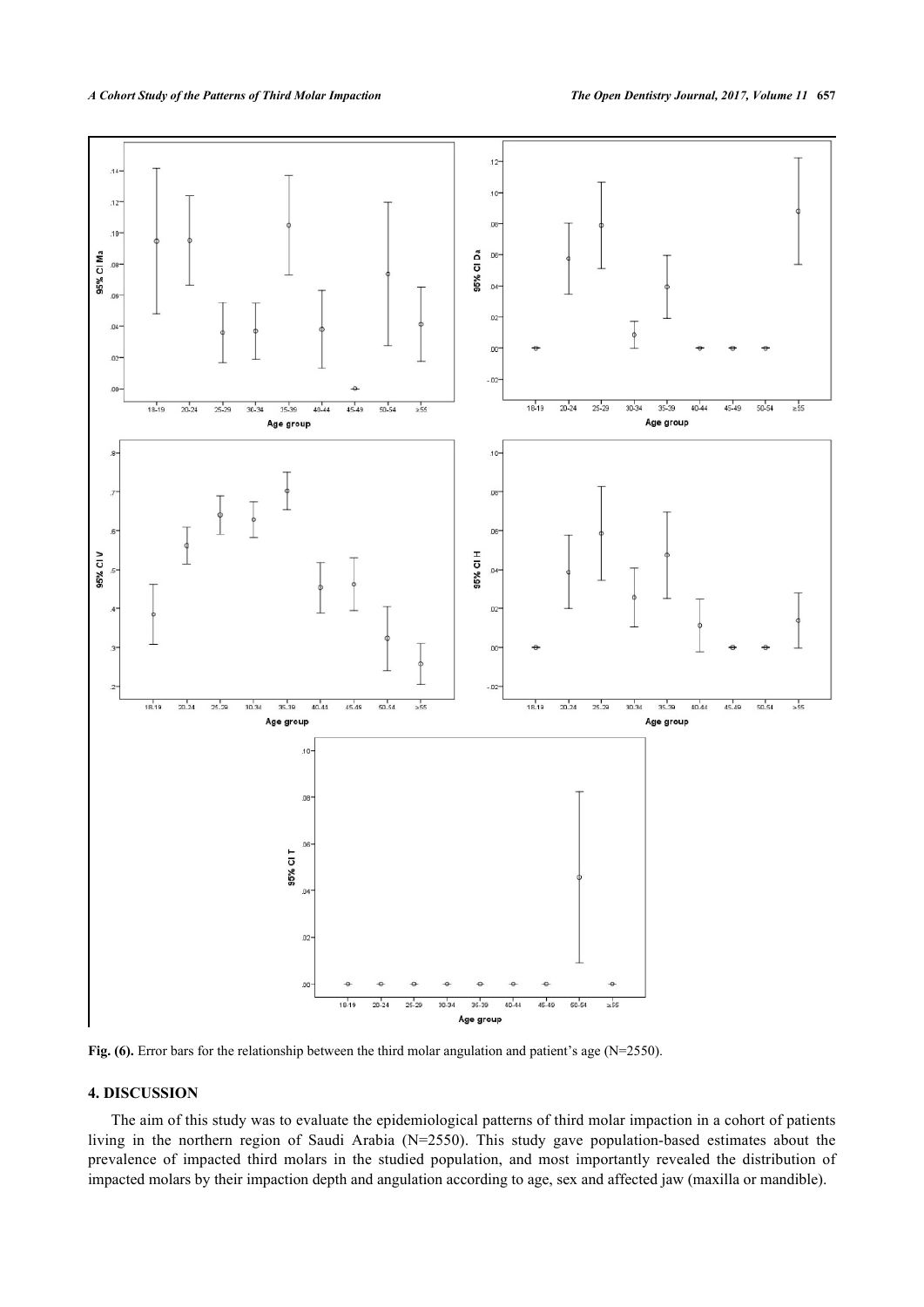#### **658** *The Open Dentistry Journal, 2017, Volume 11 Al-Dajani et al.*

Training and calibrating examiners in a standardization session allowed achieving an outstanding overall intra- and inter-examiner reliability (κ>0.80). As well, weighting data by sex and age, using population estimates obtained from the Saudi Central Department for Statistics and Information, permitted concluding population representative estimates. Applying stringent methodological approaches assured the accuracy and generalizability of our study results.

Approximately more than half of patients (60.8%) with a mean age of 33.5 years-old revealed possessing at least one impacted third molar. Impacted third molars were more prevalent in mandible than maxilla. Individuals aged from 20 to 39 had a significantly two times higher prevalence of impacted third molars than the others did. The higher prevalence of impacted third molars among youth and young adults is a public health concern, in which early diagnosis and prophylactic interventions can be of great benefit in preventing negative consequences on dental and general health [\[10](#page-12-0)]

Some studies found females to be more frequently affected by impacted third molars [[9,](#page-11-2) [11\]](#page-12-1), while others found more impacted third molars in males [[12](#page-12-2), [13](#page-12-3)] Among these inconsistent sexual predilections in third molar impaction, our study discovered no statistically significant difference in the prevalence of impacted third molar between males and females. To put it differently, males and females are both susceptible to having an impacted third molar, whereas sex does not appear to be a potential risk factor for impaction incidence.

The depth of impaction relevant to adjacent tooth is considered one of the key predictors in anticipating the difficulty of surgical intervention [\[14](#page-12-4)] For example, extracting a level A third molar can be easier than level B molar, and level B molar can be easier than level C molar. More than the half of impacted third molars (53.5%) were having their occlusal plane at the same level as the occlusal plane of adjacent tooth (level A). Level A impaction was significantly most prevalent among youth and young adults aged from 20 to 39. However, there was no statistically significant difference between males and females concerning impaction depth levels.

Angulation of third molar is another factor to consider when predicting the difficulty of surgical intervention. V impaction was the most common pattern in maxilla and mandible. Ma impaction ranked second in mandible, while Da impaction ranked second in maxilla. Previous studies showed some inconsistency. Ma impaction was the most common pattern in some of these studies [[9,](#page-11-2) [13](#page-12-3), [15\]](#page-12-5), while others were in agreement with our study and stated that V impaction was the most common [\[16](#page-12-6), [17](#page-12-7)]

V impaction was significantly most prevalent among youth and young adults (aged 20 to 39 years-old), while least prevalent among those aged 55 years-old and over. Ma and H impactions were more prevalent in mandible than maxilla, whereas Da impaction was more prevalent in the maxilla. There was no statistically significant difference between males and females in all inclination patterns.

Being the most common pattern of impacted molars, level A impacted mandibular third molars with V angulation are at highest risk for developing pericoronitis [[14,](#page-12-4) [17\]](#page-12-7). To avoid the severe consequences of pericoronitis, prophylactic interventions targeting these third molars can be very viable in preventing any possible harm or even loss.

As a rule, all impacted teeth should be evaluated for definitive treatment, which include either observation, sustained oral hygiene improvements, operculectomy, surgical extraction or even ortho-surgically assisted eruption. Before making treatment decisions on retaining or removing the impacted teeth, dentists should depend on clinical and radiographic examinations using their knowledge, training and expertise [[18\]](#page-12-8).

Panoramic radiographs are the "workhorse" in impacted third molar surgery, and in the authors' opinion, they should be obtained for all surgical cases. They conveniently unveil a large area of the dental and facial tissues in one view. OPGs assist dentist not only in reaching a diagnosis, but also in making clinical decisions concerning surgical interventions near vital structures. For example, OPGs allow better judgement of the closeness of third molar roots to the inferior alveolar nerve, the approximate proximity of maxillary tooth roots to the sinus, as well as any potential pathology that would otherwise be missed in more focused fields.

Dental impaction is a frequent phenomenon, and the number of patients referred to dentist and oral surgeons with impacted third molars is increasing every year. The OPG can give important anatomical and pathological information pertinent to dental and maxillofacial structures. The OPG is commonly considered the initial modality for the evaluation of impacted teeth.

Never the least, several factors contribute to the incidence of dental impaction such as the lack of space on the distal side of second molars. Future studies should focus on exploring factors that can prevent normal eruption. Knowing all these factors is vital in predicting dental impaction and consequently preventing its occurrence.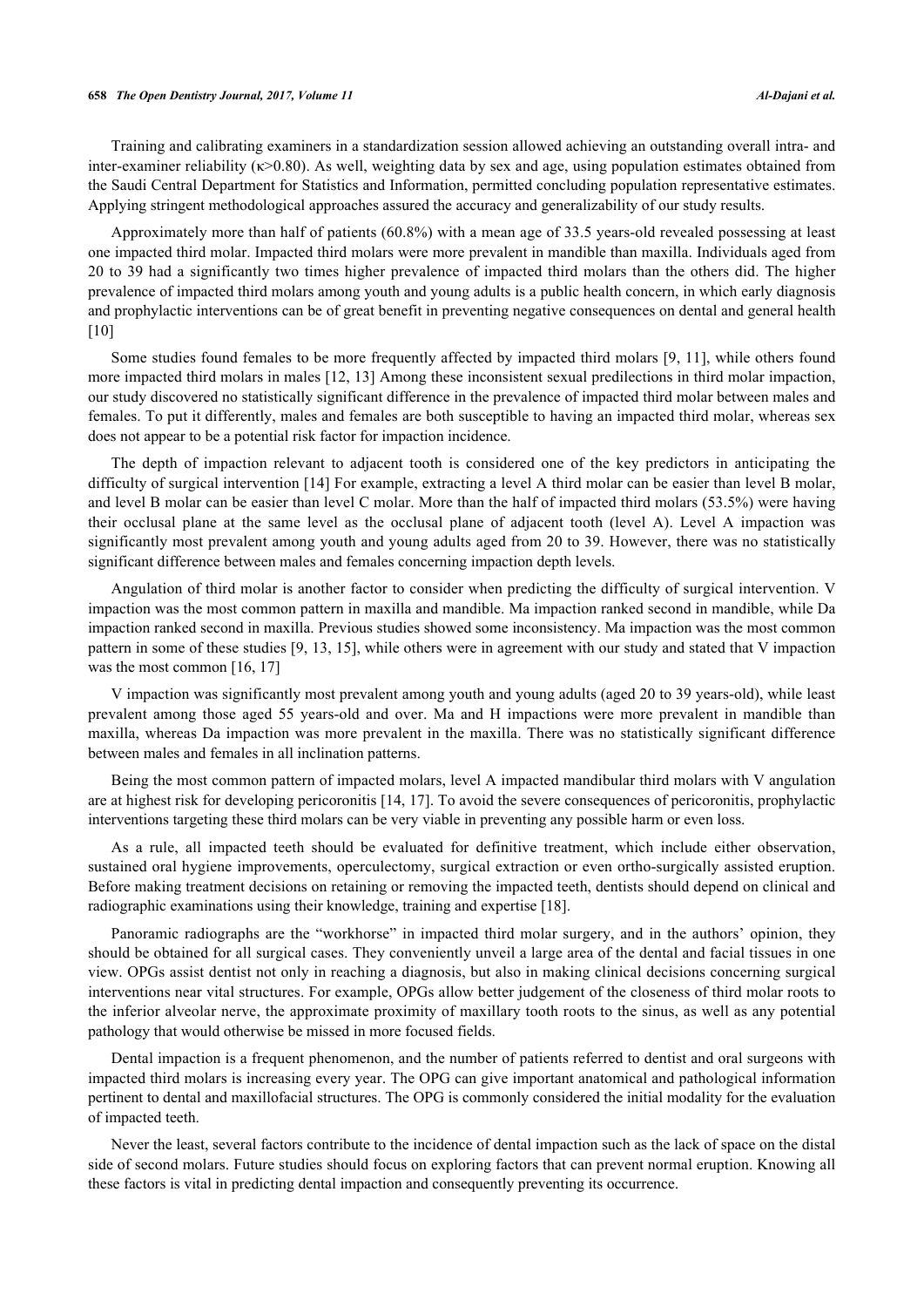# **CONCLUSION**

Impacted third molars is still a public health concern among youth and young adults. Individuals between the age of 18 and 29 should be examined to weight the risks or benefits for extracting the impacted third molar. Vertically impacted mandibular third molars with their occlusal plane at the same level as the occlusal plane of adjacent tooth is the most prevalent pattern of third molar impaction in the northern region of Saudi Arabia.

# **FUNDING**

No external funding, apart from the logistic support of the authors' institution, was available for this study.

# **ETHICS APPROVAL AND CONSENT TO PARTICIPATE**

Ethical approval was obtained from the Research Ethics Board at Aljouf University. This study has been conducted in full accordance with the World Medical Association Declaration of Helsinki.

# **HUMAN AND ANIMAL RIGHTS**

This study has been conducted in full accordance with the World Medical Association Declaration of Helsinki.

# **CONSENT FOR PUBLICATION**

Not applicable.

# **CONFLICT OF INTEREST**

The authors declare no conflict of interest, financial or otherwise.

#### **ACKNOWLEDGEMENTS**

Authors would like to thank the kind staff at the Division of Oral and Maxillofacial Radiology for their help and assistance.

#### **SUPPLEMENTARY MATERIAL**

Supplementary material is available on the publishers Web site along with the published article.

# **REFERENCES**

- <span id="page-11-0"></span>[1] Field Museum. 15,000 years old early modern human skeleton has oldest recorded case of impacted wisdom teeth: Sci Daily 2006; [Cited 2015 December 25]. Available from:<http://www.sciencedaily.com/releases/2006/03/060308084710.htm>
- <span id="page-11-1"></span>[2] Scherstén E, Lysell L, Rohlin M. Prevalence of impacted third molars in dental students. Swed Dent J 1989; 13(1-2): 7-13. [PMID: [2734701\]](http://www.ncbi.nlm.nih.gov/pubmed/2734701)
- [3] Yilmaz S, Adisen MZ, Misirlioglu M, Yorubulut S. Assessment of third molar impaction pattern and associated clinical symptoms in central anatolian turkish population. Med Princ Pract 2016; 25(2): 169-75. [\[http://dx.doi.org/10.1159/000442416\]](http://dx.doi.org/10.1159/000442416) [PMID: [26566129](http://www.ncbi.nlm.nih.gov/pubmed/26566129)]
- [4] Gisakis IG, Palamidakis FD, Farmakis ET, Kamberos G, Kamberos S. Prevalence of impacted teeth in a Greek population. J Investig Clin Dent 2011; 2(2): 102-9. [\[http://dx.doi.org/10.1111/j.2041-1626.2010.00041.x\]](http://dx.doi.org/10.1111/j.2041-1626.2010.00041.x) [PMID: [25426603](http://www.ncbi.nlm.nih.gov/pubmed/25426603)]
	-
- [5] Eliasson S, Heimdahl A, Nordenram A. Pathological changes related to long-term impaction of third molars. A radiographic study. Int J Oral Maxillofac Surg 1989; 18(4): 210-2. [\[http://dx.doi.org/10.1016/S0901-5027\(89\)80055-4\]](http://dx.doi.org/10.1016/S0901-5027(89)80055-4) [PMID: [2507670](http://www.ncbi.nlm.nih.gov/pubmed/2507670)]
- <span id="page-11-3"></span>[6] Haidar Z, Shalhoub SY. The incidence of impacted wisdom teeth in a Saudi community. Int J Oral Maxillofac Surg 1986; 15(5): 569-71. [\[http://dx.doi.org/10.1016/S0300-9785\(86\)80060-6\]](http://dx.doi.org/10.1016/S0300-9785(86)80060-6) [PMID: [3097182](http://www.ncbi.nlm.nih.gov/pubmed/3097182)]
- <span id="page-11-4"></span>[7] Hassan AH. Pattern of third molar impaction in a Saudi population. Clin Cosmet Investig Dent 2010; 2: 109-13. [\[http://dx.doi.org/10.2147/CCIDE.S12394](http://dx.doi.org/10.2147/CCIDE.S12394)] [PMID: [23662088\]](http://www.ncbi.nlm.nih.gov/pubmed/23662088)
- [8] Kruger E, Thomson WM, Konthasinghe P. Third molar outcomes from age 18 to 26: Findings from a population-based New Zealand longitudinal study. Oral Surg Oral Med Oral Pathol Oral Radiol Endod 2001; 92(2): 150-5. [\[http://dx.doi.org/10.1067/moe.2001.115461\]](http://dx.doi.org/10.1067/moe.2001.115461) [PMID: [11505260](http://www.ncbi.nlm.nih.gov/pubmed/11505260)]
- <span id="page-11-2"></span>[9] Quek SL, Tay CK, Tay KH, Toh SL, Lim KC. Pattern of third molar impaction in a Singapore Chinese population: A retrospective radiographic survey. Int J Oral Maxillofac Surg 2003; 32(5): 548-52. [\[http://dx.doi.org/10.1016/S0901-5027\(03\)90413-9\]](http://dx.doi.org/10.1016/S0901-5027(03)90413-9) [PMID: [14759117](http://www.ncbi.nlm.nih.gov/pubmed/14759117)]